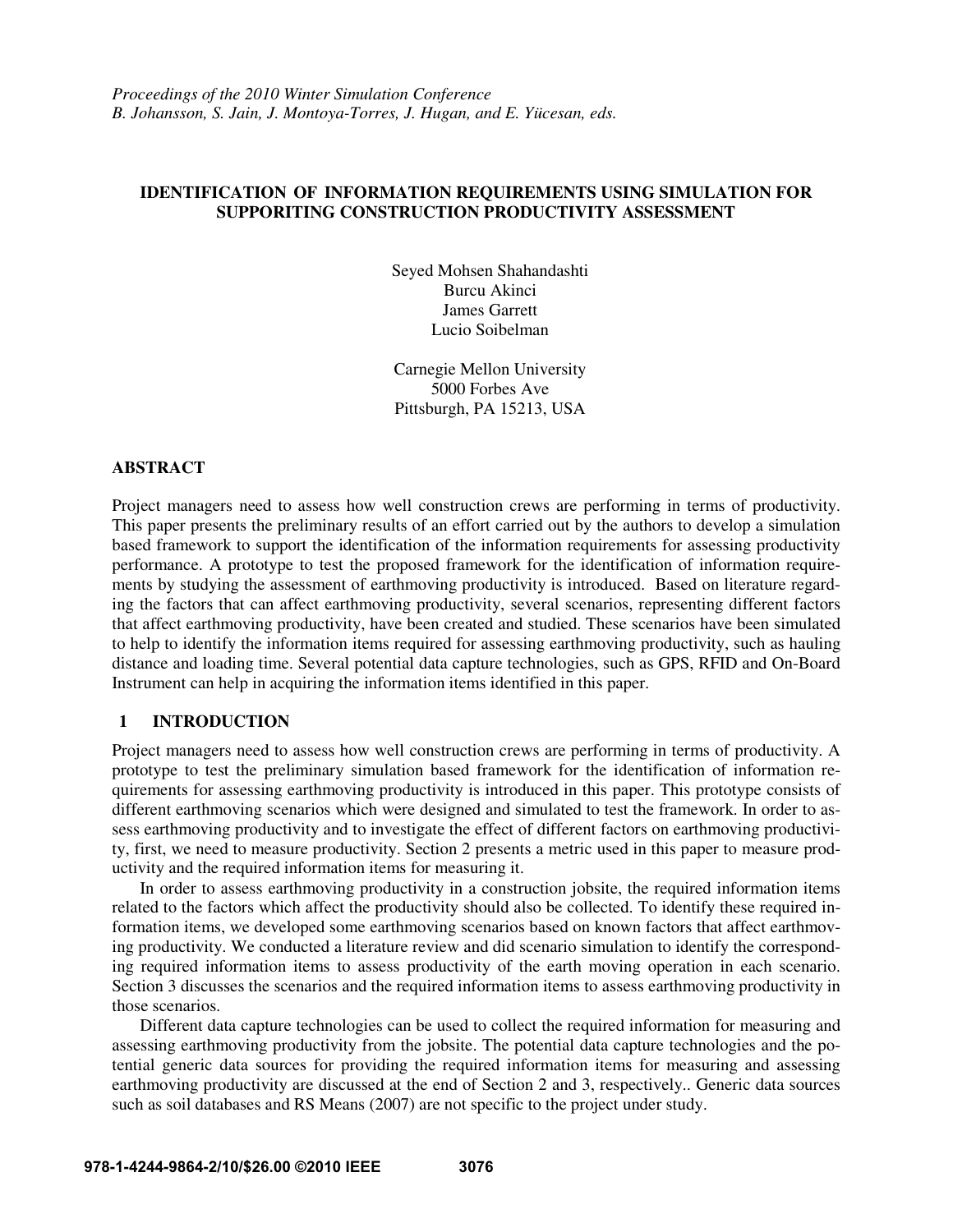## **2 REQUIRED INFORMATION ITEMS AND POTENTIAL DATA CAPTURE TECHNOLOGIES FOR MEASURING EARTHMOVING PRODUCTIVITY**

Recently, ASTM published a standard practice (ASTM E2691-09) for Job Productivity Measurement (JPM). This standard provides a metric for measuring productivity differential. Productivity differential for a cost code is presented in (1) (ASTM E2691-09).

$$
Pr\,oductivity\,Differential = \frac{(LPRP - Current\,Pr\,oductivity)}{LPRP}
$$
\n<sup>(1)</sup>

Labor Productivity Reference Point (LPRP) can be calculated based on Baseline Labor Hour Budget. The data required to create a baseline labor hour budget can be drawn from company's past practice or industry standards such as RS Means (ASTM E2691-09). Current productivity can be calculated based on observed percent complete and expended labor hours which should be collected on the jobsite.

JPM measures productivity changes, trends and anomalies and it can be considered as an early warning signal for construction productivity (ASTM E2691-09) problems. Five signals are proposed in the standard to represent anomalies and deviations from the reference point: Trends, shifts in the mean, extreme points, saw tooth pattern and missing data. For instance, if 6 or more consecutive points (productivity differentials) show an increasing or decreasing trend, the signal is representing "Trends" (ASTM E2691-09).

The required information items to measure earthmoving productivity based on JPM is represented in Table 1. The standard practice for job productivity measurement (ASTM E2691-09) is used to identify the required information items. Table 1 also presents some potential data capture technologies and data sources to measure productivity differential.

| <b>Required information</b>                        | Potential data capture technologies                                          | Relevant literature to the                                                                        |  |
|----------------------------------------------------|------------------------------------------------------------------------------|---------------------------------------------------------------------------------------------------|--|
| items to measure construc-<br>tion productivity    | and data sources                                                             | application of data sources                                                                       |  |
| <b>Observed Percent Complete</b>                   | GPS (on excavator) and project models;<br>Laser scanner;<br>Camera (Images); | Navon et al (2004)<br>El-Omari<br>Moselhi<br>and<br>(2008)<br>and Naruo, K.<br>Chae, S.<br>(2007) |  |
|                                                    |                                                                              | El-Omari<br>Moselhi<br>and<br>(2009)                                                              |  |
| <b>Expended Labor Hours</b>                        | <b>RFID</b>                                                                  | El-Omari<br>Moselhi<br>and<br>(2009)                                                              |  |
| Baseline Labor Hour Budget<br>(BLHB) for each task | <b>Industry Standards;</b><br>Profile of company past projects               | <b>RS</b> Means (2007)<br><b>ASTM E2691-09</b>                                                    |  |

| Table 1: Required information items and potential data capture technologies to measure earthmoving |  |
|----------------------------------------------------------------------------------------------------|--|
| productivity                                                                                       |  |

# **3 REQUIRED INFORMATION ITEMS AND POTENTIAL DATA CAPTURE TECHNOLOGIES FOR ASSESSING EARTHMOVING PRODUCTIVITY IN DIFFERENT SCENARIOS**

In order to assess earthmoving productivity at the jobsite, the required information items related to the factors which affect the productivity should also be collected. In order to identify these required information items, we designed several earthmoving scenarios based on the factors which affect earthmoving productivity. We reviewed relevant literature and simulated the scenarios in order to identify the required information items. EZStrobe (Martinez 2001) was used for simulating earthmoving operation.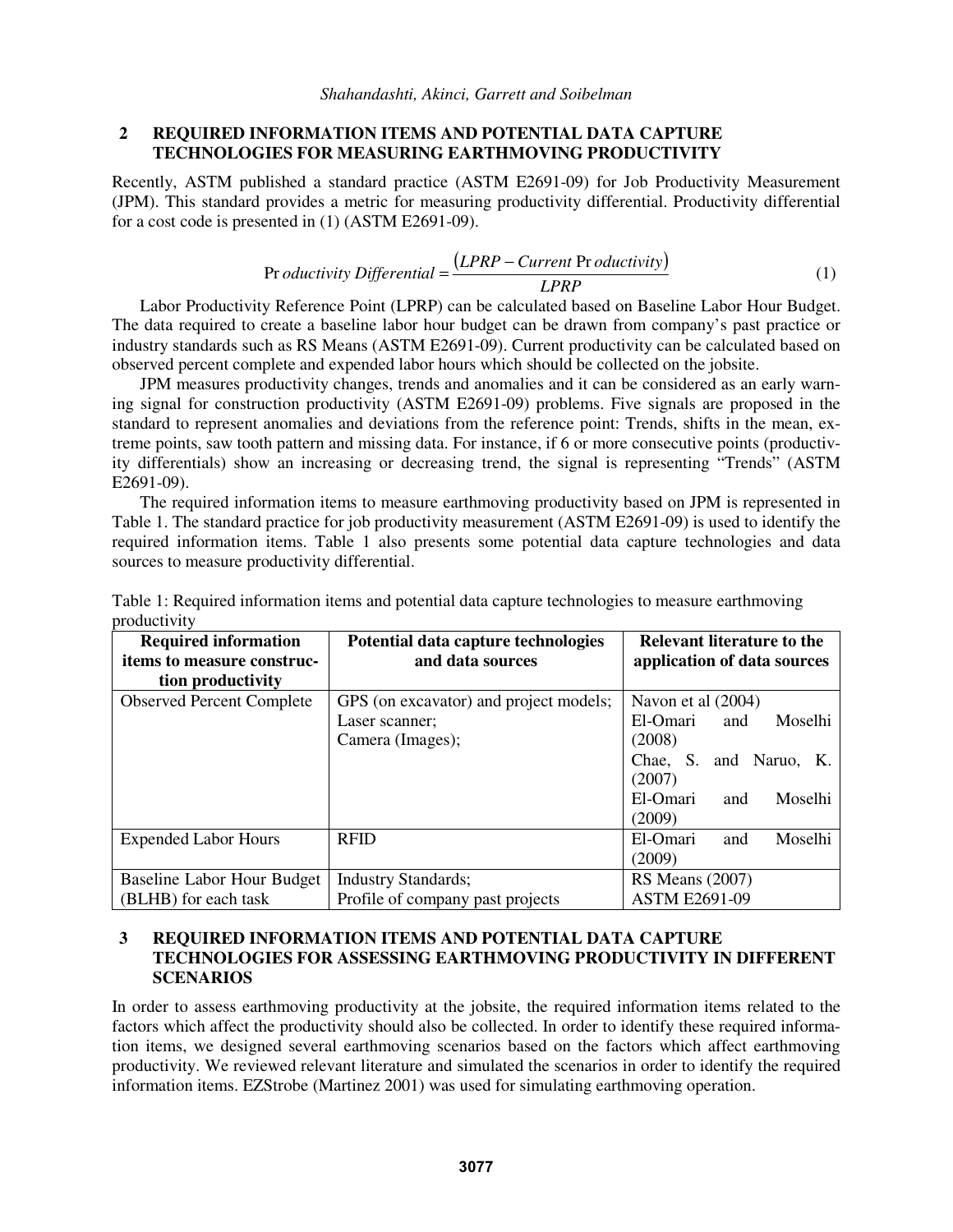EZStrobe is an easy to learn and simple simulation system and meanwhile it is "capable of modeling moderately complex problems" (Martinez 2001). It is a general-purpose simulation system that is based on Activity Cycle Diagrams (Martinez 2001). EZStrobe can be used to simulate earthmoving operations discretely. We created a stochastic model to simulate the earthmoving operation. The stochastic parameters were represented using appropriate distributions. For instance, we used PERT distribution to represent cycle times.

Three excavators (Backhoe, hydraulic, crawler mtd., 1.5 C.Y. Cap) and 30 trucks (12 C.Y. dump truck, 16 ton) were supposed to remove 100,000 cubic yards of soil in 45 days of operation. The soil type was assumed to be sandy clay (Average fill factor=105%, average bank weight=1.325 ton/cubic yards and average percent swell=25%) in the base case. We simulated 45 days of earthmoving operations for each scenario. The base case is designed based on the information extracted from RS Means (2007), Peurifoy and Schexnayder (2002) and Caterpillar (2002). Sections 3.1 through 3.4 elaborate on the four scenarios that were created. Section 3.5 summarizes the scenarios, the required information items and the potential data capture technologies to acquire the required information items.

#### **3.1 Scenario 1: Adverse earthmoving site and access road condition**

A project manager needs to make sure that the access road and earthmoving site are in good condition. Rutted and soft roads that have higher rolling resistance may affect the hauling duration (Kannan 1999). Truck speeds can be affected by different rolling resistance. For instance, the performance figures of a 777F off-highway truck show that the maximum speed of truck is lower when moving in roads with higher resistance (Caterpillar 2006 a). Furthermore, uneven surfaces can impact the hauling time (Kannan 1999).

We designed a scenario that represents adverse site and access road condition. During the first 10 days of operation, the jobsite and access road are in good condition and truck operators do not need to reduce speed when they are moving in the construction site and its access road. For the remained 35 days, the jobsite and access road are not in good condition and truck operators need to reduce the speed by 20 percent. Figure 1 represents the productivity differential in percentage for 45 days of operation.



Figure 1: Productivity differential in percentage for 45 days of operation in which access road and site are not in good condition after 10 days

Previous research has shown that control information is generated irregularly (Akinci et al 2004) and the information is not acquired in a timely manner (Navon 2007). These limitations show that the required information is not always available at the right time. Figure 2 represents the potential ability of the project manager to improve earthmoving productivity in this scenario if he or she improves the site and its access road condition on day 17.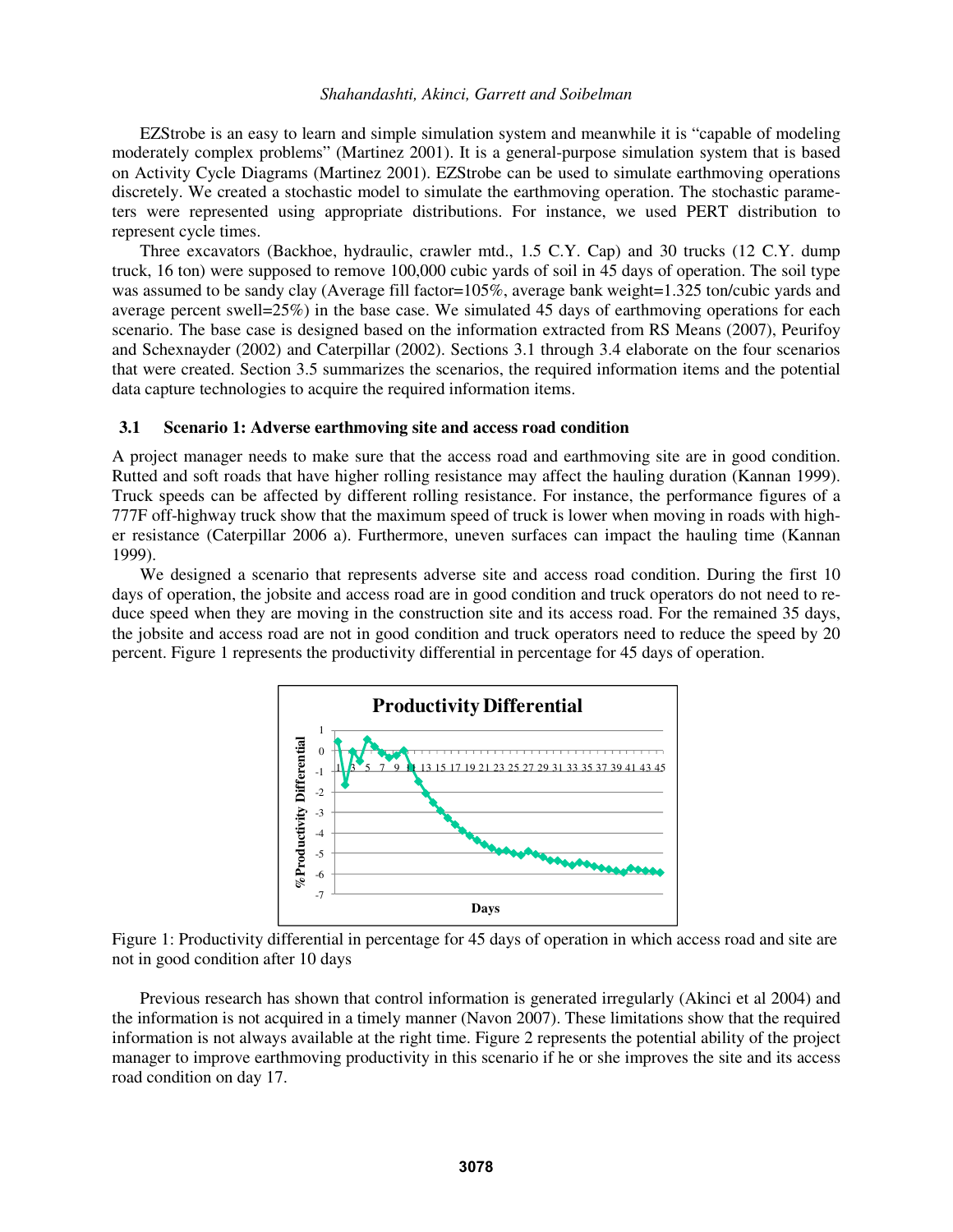

Figure 2: Potential ability of the project manager to improve productivity if s/he is provided with the right information at the right time

Figure 1 does not show the reason behind the reduction in the productivity. In order to investigate this scenario further, we divided the area in which the haulers and excavators move into three sections. Figure 3 represents schematically the earthmoving site and its access road, the main road (highway), and the dumping area and its access road.



Figure 3: Schematic representation of earthmoving site, main road, dump area and access roads

Figure 4 represents the average durations that a hauler spent in the earthmoving site and its access road, the highway and the dumping area and its access road. As shown, there is a shift in the figure which represents the average time that a hauler spent in the site and access road in each cycle. This shift is not recognizable in the other figures. So, it shows that something happened in the site. But it still can be due to other factors, such as soil change or loading problems.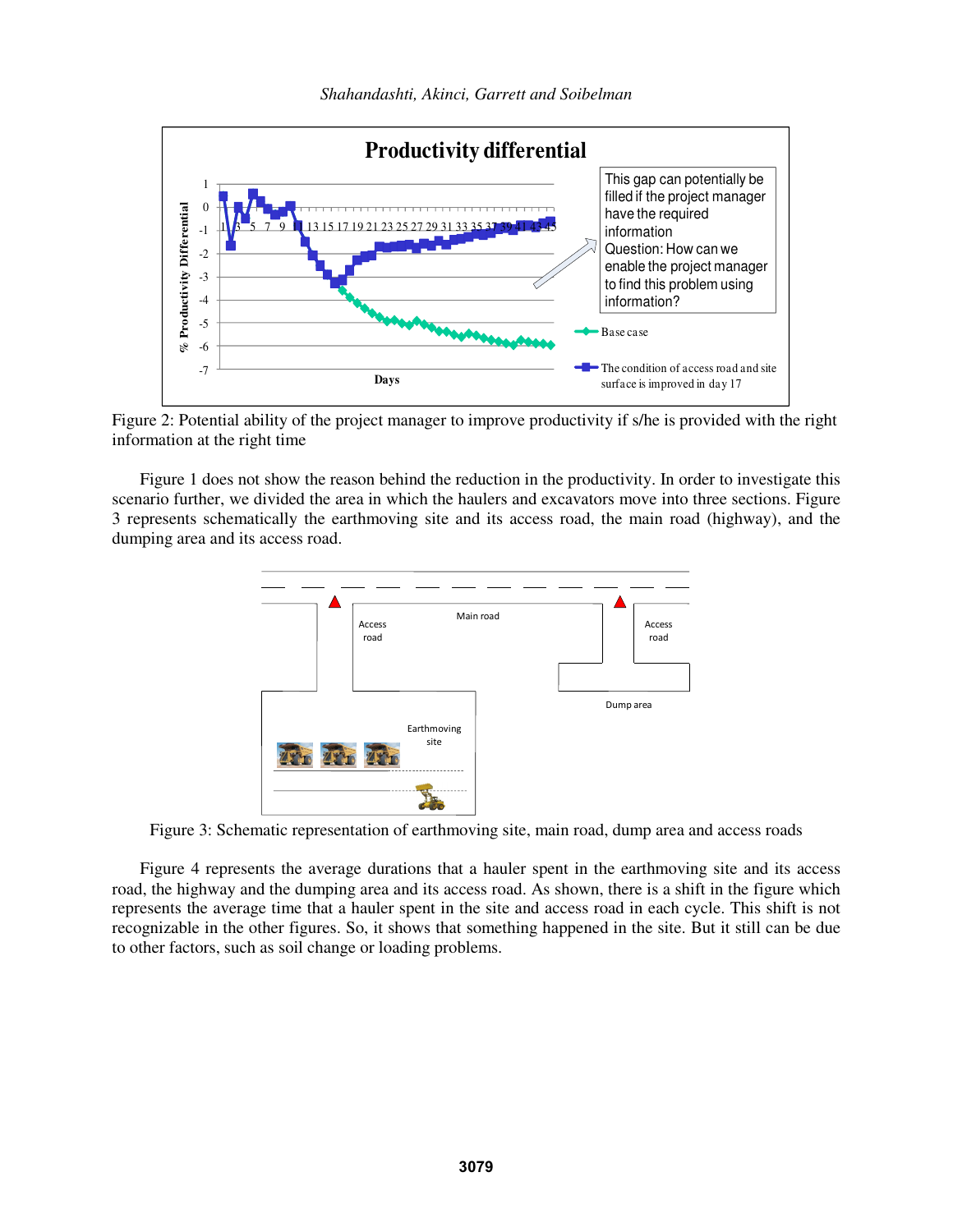

Figure 4: Average time that a hauler spent in access road and site, highway and dumping area and its access road

Figure 5 represents the average time that a hauler spent at the earthmoving site and its access road, excluding the loading and waiting times. A shift is apparent in this figure. This shift is due to the factors that affect truck speed in the earthmoving site and its access road when the truck is moving. This data cannot be collected only with On-Board Instrument (OBI , which is usually installed on trucks and is composed of different sensors, such as inertial sensor, pressure sensor and temperature sensor, for collecting vehicle performance data), since OBI does not distinguish the time that a hauler enters the access road or the job site. However, OBI provides information about the waiting and loading times, which are required. GPS can be used to identify the time that a truck spends in the earthmoving site and its access road. A combination of OBI and GPS could potentially be used to collect the required information item in situations like the ones highlighted by this scenario.



Figure 5: The average duration that a hauler spent in site and access road excluding the loading and waiting time per cycle

Although this scenario models adverse conditions for an earthmoving site and its access road, the results can be applied for adverse conditions for a dumping area and its access road. It can also be applied for adverse highway conditions. The combination of data acquired from GPS and OBI can help us to identify the section of the road that is not in good condition.

# **3.2 Scenario 2: Changes in Soil type**

In this scenario, the soil type changes after 10 days of operation. In the first 10 days of operation, the soil type is sandy clay with an average density, average percent swell and average load factor of 1.325 tons per cubic yard, 25%, and 1.05, respectively. Load factor can be defined as the ratio of average load to the maximum load for a given period of time (Peurifoy and Schexnayder (2002). After 10 days of operation,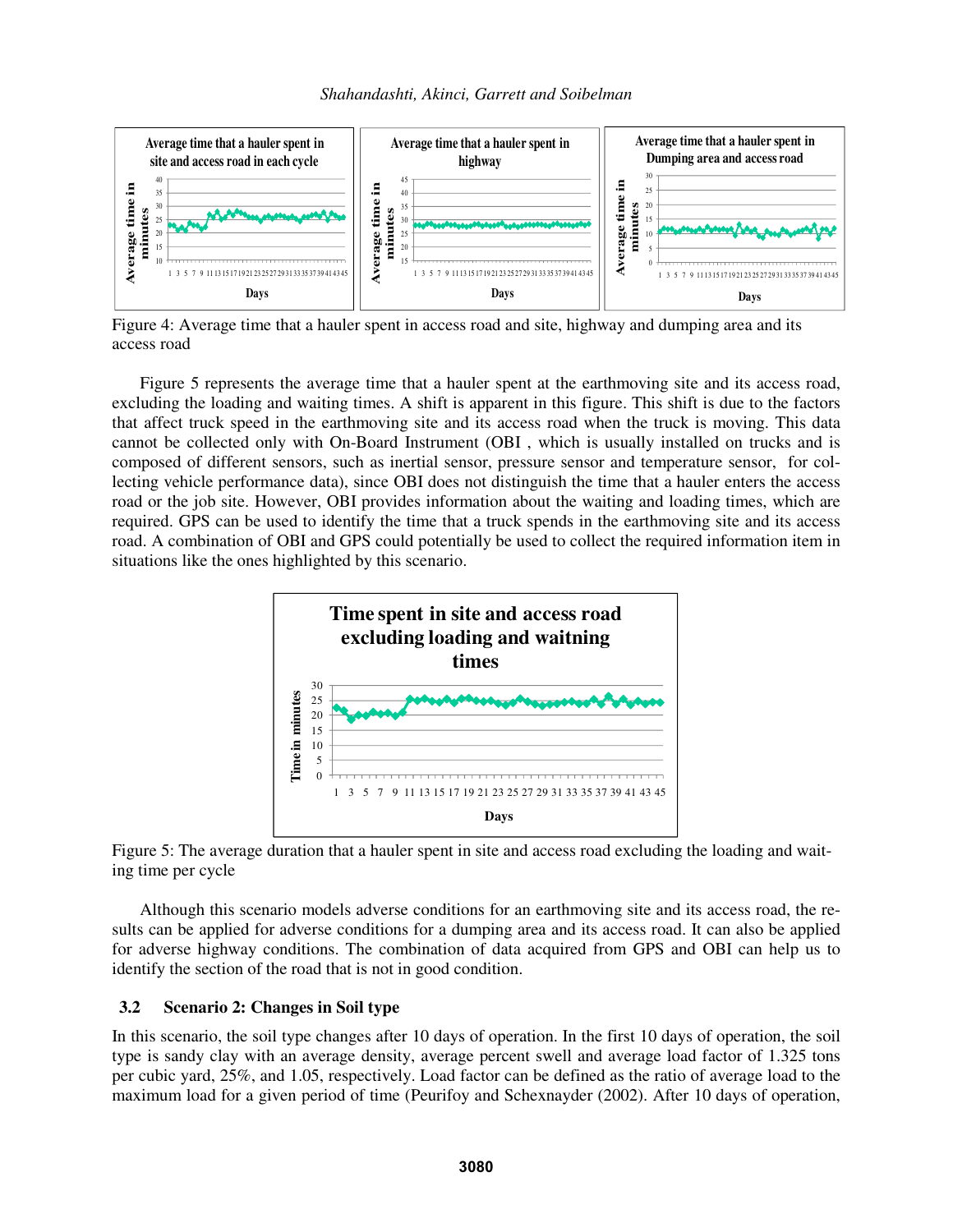the soil type changes to clay with an average density, average percent swell, and average load factor of 1.47 tons per cubic yard, 40%, and 0.85, respectively. Figure 6 represents the productivity differential for 45 days of operation in which soil type has changed after 10 days of operation.



Figure 6: Productivity differential in percentage for 45 days of operation in case that soil type has changed after 10 days of operation

Figure 6 does not show the reasons behind the decreasing trend in differential productivity after 10 days of operation. Figure 7 represents the average loading time per cycle of hauling when the soil type has changed after 10 days of operation. Although the load factor changes from 1.05 to 0.85 after 10 days of operations there is not a significant increase in average loading time per cycle of hauling after 10 days of operation. The reason is that the swell percent is also increased after 10 days of operation and the haulers are filled earlier. So, it is difficult to assess this scenario just with data about the loading time.



Figure 7: Average loading time per cycle of hauling when the soil type has changed after 10 days of operation

Figure 8 shows the soil density and percent swell of soil for the 45 days of operations. As shown, there is a shift in soil density and percent swell. If this data is provided for the project manager, he would be able to assess the earthmoving productivity loss presented in this scenario.

If the volume of removed soil and the payload are available for each day, the average density of the soil could be estimated. For instance, OBI could be used to find payload and GPS data along with earthmoving plans could be used to identify the volume of removed soil. Although OBI could be used to col-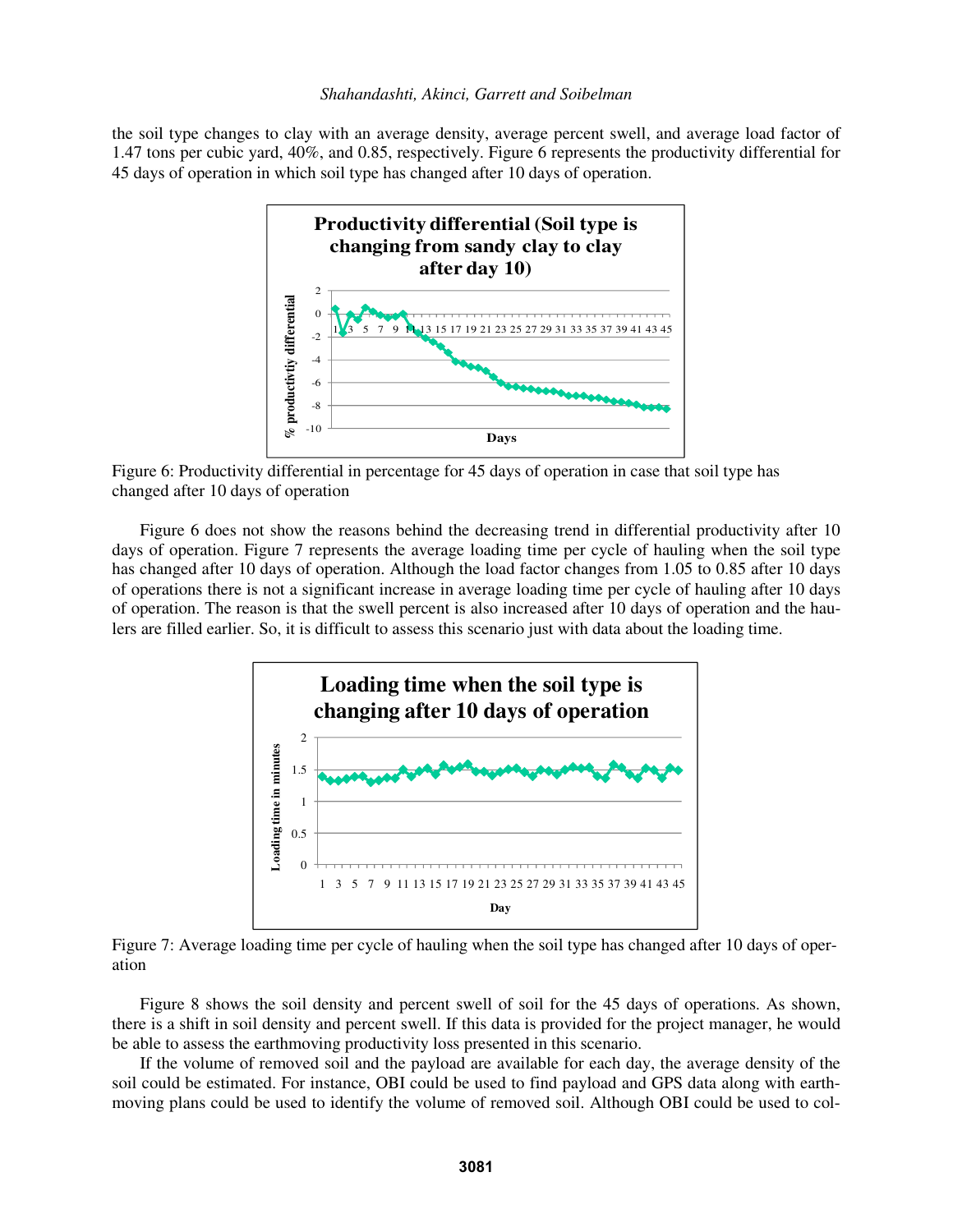lect the payload data, it is not free of noise. So, further field study should be performed to examine the effectiveness of using OBI to collect payload data for this scenario. Navon et al. (2004) developed a model to convert measured locations to progress information which is the amount of removed soil in our case. As an alternative, the volume of removed soil can be determined by laser scanner.



Figure 8: Soil density and percent swell for 45 days of operation

## **3.3 Scenario 3: Excavator breakdown**

This scenario represents the case in which one or two excavators are not involved in the excavation process after 10 days of operation. Figure 9 represents the productivity differential for 45 days of operation in the case that one or two excavators breakdown and are not involved in the excavation process after 10 days of operation.



Figure 9: Productivity differential for 45 days of operation in cases that one or two excavators break down after 10 days of operation

As it is shown in Figure 9, the effect of removing one excavator from the excavation process is not noticeable by using productivity differential. It might be because that the number of excavators has been overdesigned in the first place. Figure 9 shows that if two excavators are removed from the process of excavation, the productivity differential is highly affected. Figure 9 does not show the reason behind the decreasing trend when two excavators are removed from service after 10 days.

Figure 10 represents the average waiting times for a truck to be loaded when one or two excavators are not involved in the excavation process after 10 days of operation. A shift in average truck waiting time per cycle is noticeable in Figure 10, which can be used as an indicator to show that excavators are not working efficiently or some of them are removed from the excavation process.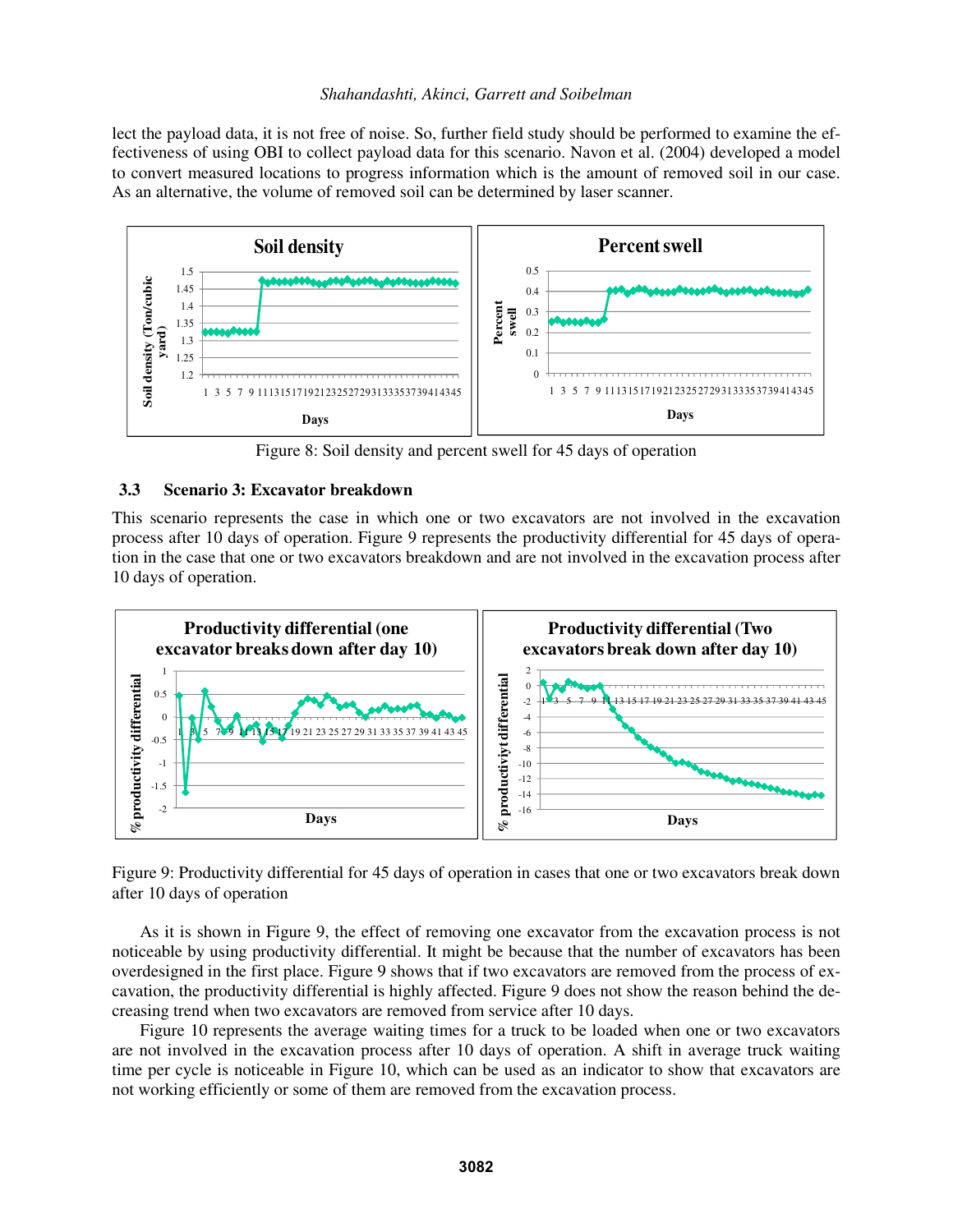

Figure 10: Average waiting times for a truck to be loaded in cases in which one or two excavators are not involved in the process of excavation after 10 days of operation

## **3.4 Scenario 4: Changes in depth of cut**

It is sometimes difficult for an equipment operator to fill the bucket of the excavator in one pass when the depth of cut increases beyond certain depths (Kannan 1999). In this scenario, we assumed that depth of cut increases after 10 days of operation. We also assumed that the impact of this increase is that the operator can fill 60% of the bucket on average in each pass. Figure 11 represents the productivity differential in case that depth of cut increases after the first 10 days of operation.



Figure 11: Productivity differential when depth of cut increases after 10 days of operation

Figure 12 represents the number of passes that the operators of excavators try to fill the buckets when depth of cut increases after 10 days of operation. The number of passes in Figure 12 is the total number of passes per day. As it is shown in the figure, the number of passes can be used as an indicator to show that the depth of cut has been increased. A combination of GPS and OBI can potentially be used to identify the number of passes. The start and end times of loading in each cycle can be retrieved from OBI. GPS can be used to detect the movement pattern of trucks and the specified loading time. Here, we assumed that the range of excavator moves in each cycle is more than the accuracy of the GPS.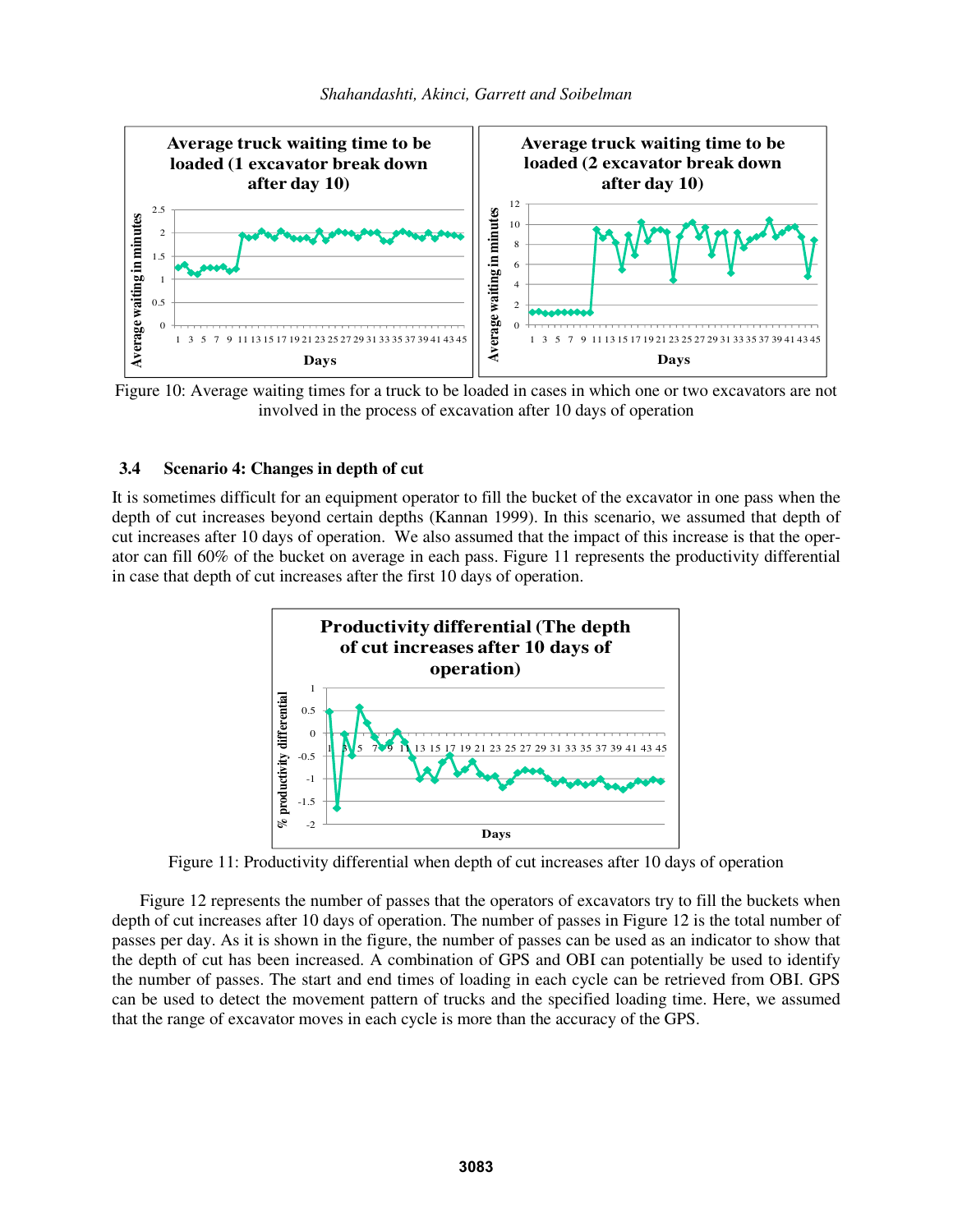

Figure 12: Number of passes that the excavator operator tries to fill the bucket per day when depth of cut increases after 10 days of operation

Several systems have also been proposed to check the depth of cut. These systems can potentially be used to collect the required information for this scenario. For instance, Caterpillar <www.caterpillar.com> introduced "AccuGrade Laser Reference System" (Caterpillar 2006 b) to check grade and depth of cut. This system includes several sensors such as inclinometer, cylinder position sensors, swing sensors, and laser transmitter and receiver.

# **3.5 Required information items and potential data capture technologies to assess earthmoving productivity in the presented scenarios**

Table 2 represents the required information items to allow earthmoving productivity assessment for the different scenarios presented above. Different data capture technologies are proposed to collect the identified required information items for assessment of earthmoving productivity. The potential data capture technologies which are introduced in this paper can help to acquire the identified required information items in one of the following ways:

- The data capture technology can potentially provide adequate data to measure the required information items. For instance, a laser scanner can be used to measure the volume of removed soil.
- The data capture technology can potentially provide data which can be fused with the other sources to measure the required information items. For instance, the data acquired from GPS and OBI should be fused to satisfy the information requirements in scenario 1.

# **4 CONCLUSION AND FUTURE WORK**

In order to identify the required information items for supporting earthmoving productivity assessment, several different earthmoving scenarios have been created and studied. These scenarios were created based on the factors that affect earthmoving productivity. These scenarios have been simulated and the required information items have been identified. Some potential data capture technologies have also been proposed. The results of the prototype to test the preliminary framework for the identification of information requirements for assessing earthmoving productivity were introduced. The results of the prototype shows that the simulation based framework can be developed to support the identification of information requirements for assessing productivity performance. The prototype results showed that designing and simulating different scenarios based on different factors that affect earthmoving productivity can support the identification of the relevant information requirements for assessing earthmoving productivity. The applied simulation environment could satisfactorily support the generation of the required data for analyzing the scenarios.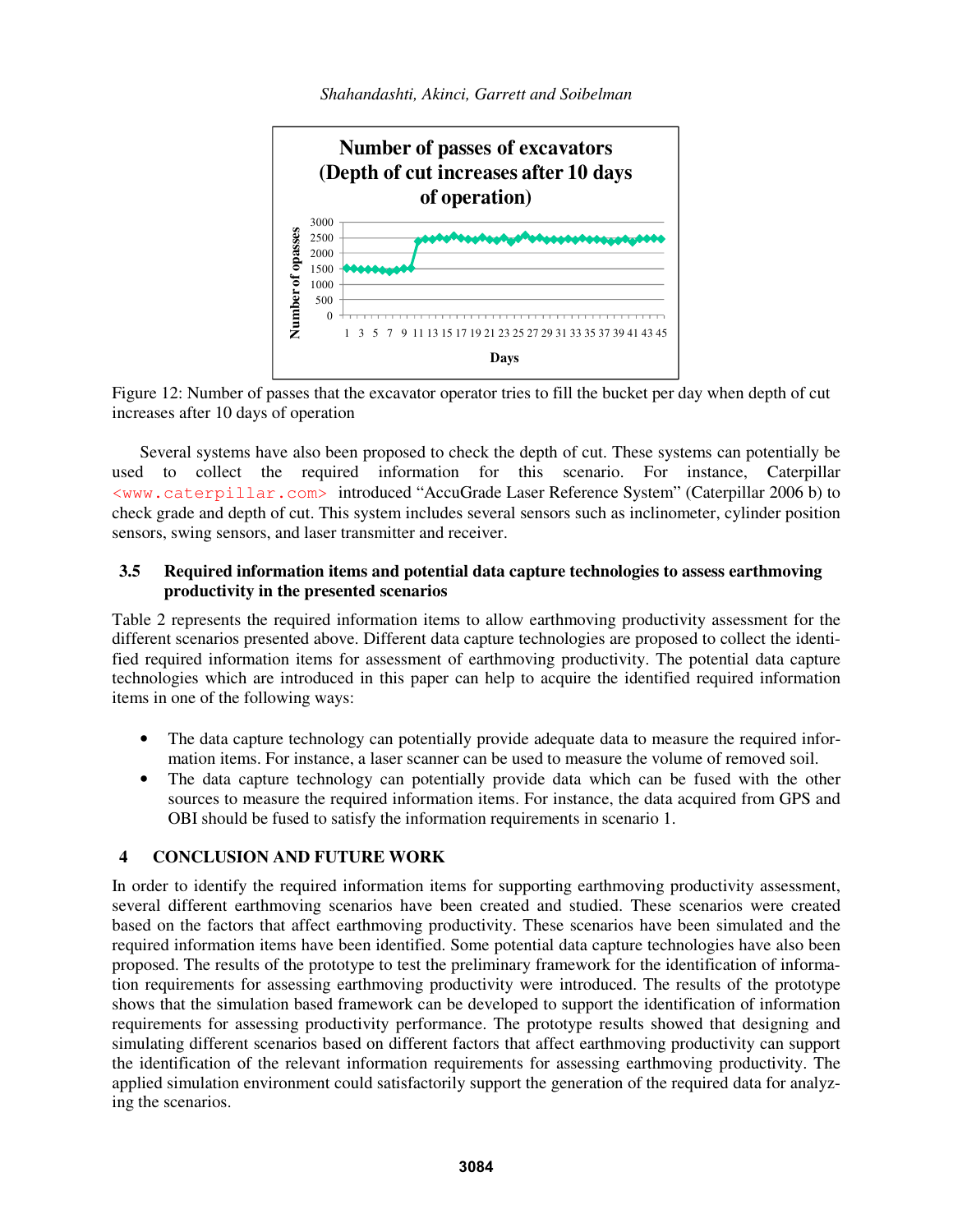| Table 2: The required information items to assess earthmoving productivity for different scenarios and     |
|------------------------------------------------------------------------------------------------------------|
| potential data capture technologies (These required information items in each scenario should be collected |
| along with the required information items in Table 1)                                                      |

| formation items to assess earth-<br>the application<br>rature to sce-<br>data cap-<br>of data capture<br>moving productivity<br>ture tech-<br>narios<br>technologies<br>nologies<br>Kannan (1999)<br>Adverse site<br>The average duration that a truck<br><b>OBI</b><br>Navon<br>et<br>al<br>and<br>spends in the earthmoving site and<br>Caterpillar<br><b>GPS</b><br>(2004)<br>and<br>access<br>(2006a)<br>its access road excluding the wait-<br><b>RFID</b><br>El-Omari<br>road<br>condi-<br>and<br>ing times and loading times<br>Moselhi (2008)<br>tion<br>Caterpillar<br>Camera<br>The images of jobsite and access<br>(2002)<br>Chae,<br>S.<br>and<br><b>RS</b><br>Means<br>Naruo,<br>K.<br>road<br>(2007)<br>(2007)<br>El-Omari<br>and<br>Moselhi (2009)<br>Peurifoy<br><b>OBI</b><br>Navon<br>and<br>Soil type is<br>Soil percent swell<br>al<br>and<br>et<br>Soil Density<br>Schexnayder<br><b>GPS</b><br>(2004)<br>changing<br>(along<br>Loading time<br>with<br>(2002)<br>El-Omari<br>earth-<br>and<br>Caterpillar<br>Moselhi (2009)<br>moving<br>(2002)<br>plan)<br><b>RS</b><br>OBI and La-<br>Means<br>(2007)<br>ser scanner<br><b>RS</b><br>Average time that a hauler waits to<br>Means<br>OBI<br>Kannan (1999)<br>Excavator<br>(2007)<br>be loaded in each cycle<br>breakdown<br>Depth of cut<br>Number of passes to fill the bucket<br>Kannan (1999)<br>GPS (on ex-<br>Navon<br>et<br>al<br>is changing<br>Number of passes to fill the truck<br><b>RS</b><br>Means<br>(2004)<br>cavator) and<br>Loading time<br>(2007)<br><b>OBI</b><br>Kannan (1999)<br>Over time<br>Labor hours related to workers<br>Hanna<br>et<br><b>RFID</b><br>El-Omari<br>al<br>and<br>who work overtime<br>(2005)<br>Moselhi (2009)<br><b>Business</b><br>Labor hours related to workers<br>who do not work overtime<br>Roundtable<br>(1980)<br><b>RS</b><br>Means<br>(2007)<br>Pradhan (2009)<br><b>RFID</b><br>El-Omari<br>Day-shift expended labor hours<br>and<br>Day<br>and<br>night shift<br>Night-shift expended labor hours<br>Kannan (1999)<br>Moselhi (2009)<br><b>RS</b><br>Day-shift percent complete<br>Means<br>Night-shift percent complete<br>$(2007)*$<br>Duration that a hauler waits to en-<br>Martinez<br><b>GPS</b><br>Navon<br>al<br>One-way<br>et<br>(2004)<br>hauling road<br>ter the hauling road<br>(2001)<br><b>RS</b><br>Means<br>(2007)<br><b>RS</b><br><b>GPS</b><br>Heavy traf-<br>Duration that a hauler spends in<br>Means<br>Navon<br>et<br>al<br>fic in haul-<br>(2007)<br>(2004)<br>hauling road<br>ing road<br>Changing<br><b>RS</b><br>OBI<br>Kannan (1999)<br>Hauling distance<br>Means<br>dumping lo-<br>(2007)<br><b>GPS</b> | <b>Scenario</b> | Scenario-specific required in- | <b>Relevant lite-</b> | <b>Potential</b> | <b>References for</b> |
|---------------------------------------------------------------------------------------------------------------------------------------------------------------------------------------------------------------------------------------------------------------------------------------------------------------------------------------------------------------------------------------------------------------------------------------------------------------------------------------------------------------------------------------------------------------------------------------------------------------------------------------------------------------------------------------------------------------------------------------------------------------------------------------------------------------------------------------------------------------------------------------------------------------------------------------------------------------------------------------------------------------------------------------------------------------------------------------------------------------------------------------------------------------------------------------------------------------------------------------------------------------------------------------------------------------------------------------------------------------------------------------------------------------------------------------------------------------------------------------------------------------------------------------------------------------------------------------------------------------------------------------------------------------------------------------------------------------------------------------------------------------------------------------------------------------------------------------------------------------------------------------------------------------------------------------------------------------------------------------------------------------------------------------------------------------------------------------------------------------------------------------------------------------------------------------------------------------------------------------------------------------------------------------------------------------------------------------------------------------------------------------------------------------------------------------------------------------------------------------------------------------------------------------------------------------------------------------------------------------------------------------------------------------------|-----------------|--------------------------------|-----------------------|------------------|-----------------------|
|                                                                                                                                                                                                                                                                                                                                                                                                                                                                                                                                                                                                                                                                                                                                                                                                                                                                                                                                                                                                                                                                                                                                                                                                                                                                                                                                                                                                                                                                                                                                                                                                                                                                                                                                                                                                                                                                                                                                                                                                                                                                                                                                                                                                                                                                                                                                                                                                                                                                                                                                                                                                                                                                     |                 |                                |                       |                  |                       |
|                                                                                                                                                                                                                                                                                                                                                                                                                                                                                                                                                                                                                                                                                                                                                                                                                                                                                                                                                                                                                                                                                                                                                                                                                                                                                                                                                                                                                                                                                                                                                                                                                                                                                                                                                                                                                                                                                                                                                                                                                                                                                                                                                                                                                                                                                                                                                                                                                                                                                                                                                                                                                                                                     |                 |                                |                       |                  |                       |
|                                                                                                                                                                                                                                                                                                                                                                                                                                                                                                                                                                                                                                                                                                                                                                                                                                                                                                                                                                                                                                                                                                                                                                                                                                                                                                                                                                                                                                                                                                                                                                                                                                                                                                                                                                                                                                                                                                                                                                                                                                                                                                                                                                                                                                                                                                                                                                                                                                                                                                                                                                                                                                                                     |                 |                                |                       |                  |                       |
|                                                                                                                                                                                                                                                                                                                                                                                                                                                                                                                                                                                                                                                                                                                                                                                                                                                                                                                                                                                                                                                                                                                                                                                                                                                                                                                                                                                                                                                                                                                                                                                                                                                                                                                                                                                                                                                                                                                                                                                                                                                                                                                                                                                                                                                                                                                                                                                                                                                                                                                                                                                                                                                                     |                 |                                |                       |                  |                       |
|                                                                                                                                                                                                                                                                                                                                                                                                                                                                                                                                                                                                                                                                                                                                                                                                                                                                                                                                                                                                                                                                                                                                                                                                                                                                                                                                                                                                                                                                                                                                                                                                                                                                                                                                                                                                                                                                                                                                                                                                                                                                                                                                                                                                                                                                                                                                                                                                                                                                                                                                                                                                                                                                     |                 |                                |                       |                  |                       |
|                                                                                                                                                                                                                                                                                                                                                                                                                                                                                                                                                                                                                                                                                                                                                                                                                                                                                                                                                                                                                                                                                                                                                                                                                                                                                                                                                                                                                                                                                                                                                                                                                                                                                                                                                                                                                                                                                                                                                                                                                                                                                                                                                                                                                                                                                                                                                                                                                                                                                                                                                                                                                                                                     |                 |                                |                       |                  |                       |
|                                                                                                                                                                                                                                                                                                                                                                                                                                                                                                                                                                                                                                                                                                                                                                                                                                                                                                                                                                                                                                                                                                                                                                                                                                                                                                                                                                                                                                                                                                                                                                                                                                                                                                                                                                                                                                                                                                                                                                                                                                                                                                                                                                                                                                                                                                                                                                                                                                                                                                                                                                                                                                                                     |                 |                                |                       |                  |                       |
|                                                                                                                                                                                                                                                                                                                                                                                                                                                                                                                                                                                                                                                                                                                                                                                                                                                                                                                                                                                                                                                                                                                                                                                                                                                                                                                                                                                                                                                                                                                                                                                                                                                                                                                                                                                                                                                                                                                                                                                                                                                                                                                                                                                                                                                                                                                                                                                                                                                                                                                                                                                                                                                                     |                 |                                |                       |                  |                       |
|                                                                                                                                                                                                                                                                                                                                                                                                                                                                                                                                                                                                                                                                                                                                                                                                                                                                                                                                                                                                                                                                                                                                                                                                                                                                                                                                                                                                                                                                                                                                                                                                                                                                                                                                                                                                                                                                                                                                                                                                                                                                                                                                                                                                                                                                                                                                                                                                                                                                                                                                                                                                                                                                     |                 |                                |                       |                  |                       |
|                                                                                                                                                                                                                                                                                                                                                                                                                                                                                                                                                                                                                                                                                                                                                                                                                                                                                                                                                                                                                                                                                                                                                                                                                                                                                                                                                                                                                                                                                                                                                                                                                                                                                                                                                                                                                                                                                                                                                                                                                                                                                                                                                                                                                                                                                                                                                                                                                                                                                                                                                                                                                                                                     |                 |                                |                       |                  |                       |
|                                                                                                                                                                                                                                                                                                                                                                                                                                                                                                                                                                                                                                                                                                                                                                                                                                                                                                                                                                                                                                                                                                                                                                                                                                                                                                                                                                                                                                                                                                                                                                                                                                                                                                                                                                                                                                                                                                                                                                                                                                                                                                                                                                                                                                                                                                                                                                                                                                                                                                                                                                                                                                                                     |                 |                                |                       |                  |                       |
|                                                                                                                                                                                                                                                                                                                                                                                                                                                                                                                                                                                                                                                                                                                                                                                                                                                                                                                                                                                                                                                                                                                                                                                                                                                                                                                                                                                                                                                                                                                                                                                                                                                                                                                                                                                                                                                                                                                                                                                                                                                                                                                                                                                                                                                                                                                                                                                                                                                                                                                                                                                                                                                                     |                 |                                |                       |                  |                       |
|                                                                                                                                                                                                                                                                                                                                                                                                                                                                                                                                                                                                                                                                                                                                                                                                                                                                                                                                                                                                                                                                                                                                                                                                                                                                                                                                                                                                                                                                                                                                                                                                                                                                                                                                                                                                                                                                                                                                                                                                                                                                                                                                                                                                                                                                                                                                                                                                                                                                                                                                                                                                                                                                     |                 |                                |                       |                  |                       |
|                                                                                                                                                                                                                                                                                                                                                                                                                                                                                                                                                                                                                                                                                                                                                                                                                                                                                                                                                                                                                                                                                                                                                                                                                                                                                                                                                                                                                                                                                                                                                                                                                                                                                                                                                                                                                                                                                                                                                                                                                                                                                                                                                                                                                                                                                                                                                                                                                                                                                                                                                                                                                                                                     |                 |                                |                       |                  |                       |
|                                                                                                                                                                                                                                                                                                                                                                                                                                                                                                                                                                                                                                                                                                                                                                                                                                                                                                                                                                                                                                                                                                                                                                                                                                                                                                                                                                                                                                                                                                                                                                                                                                                                                                                                                                                                                                                                                                                                                                                                                                                                                                                                                                                                                                                                                                                                                                                                                                                                                                                                                                                                                                                                     |                 |                                |                       |                  |                       |
|                                                                                                                                                                                                                                                                                                                                                                                                                                                                                                                                                                                                                                                                                                                                                                                                                                                                                                                                                                                                                                                                                                                                                                                                                                                                                                                                                                                                                                                                                                                                                                                                                                                                                                                                                                                                                                                                                                                                                                                                                                                                                                                                                                                                                                                                                                                                                                                                                                                                                                                                                                                                                                                                     |                 |                                |                       |                  |                       |
|                                                                                                                                                                                                                                                                                                                                                                                                                                                                                                                                                                                                                                                                                                                                                                                                                                                                                                                                                                                                                                                                                                                                                                                                                                                                                                                                                                                                                                                                                                                                                                                                                                                                                                                                                                                                                                                                                                                                                                                                                                                                                                                                                                                                                                                                                                                                                                                                                                                                                                                                                                                                                                                                     |                 |                                |                       |                  |                       |
|                                                                                                                                                                                                                                                                                                                                                                                                                                                                                                                                                                                                                                                                                                                                                                                                                                                                                                                                                                                                                                                                                                                                                                                                                                                                                                                                                                                                                                                                                                                                                                                                                                                                                                                                                                                                                                                                                                                                                                                                                                                                                                                                                                                                                                                                                                                                                                                                                                                                                                                                                                                                                                                                     |                 |                                |                       |                  |                       |
|                                                                                                                                                                                                                                                                                                                                                                                                                                                                                                                                                                                                                                                                                                                                                                                                                                                                                                                                                                                                                                                                                                                                                                                                                                                                                                                                                                                                                                                                                                                                                                                                                                                                                                                                                                                                                                                                                                                                                                                                                                                                                                                                                                                                                                                                                                                                                                                                                                                                                                                                                                                                                                                                     |                 |                                |                       |                  |                       |
|                                                                                                                                                                                                                                                                                                                                                                                                                                                                                                                                                                                                                                                                                                                                                                                                                                                                                                                                                                                                                                                                                                                                                                                                                                                                                                                                                                                                                                                                                                                                                                                                                                                                                                                                                                                                                                                                                                                                                                                                                                                                                                                                                                                                                                                                                                                                                                                                                                                                                                                                                                                                                                                                     |                 |                                |                       |                  |                       |
|                                                                                                                                                                                                                                                                                                                                                                                                                                                                                                                                                                                                                                                                                                                                                                                                                                                                                                                                                                                                                                                                                                                                                                                                                                                                                                                                                                                                                                                                                                                                                                                                                                                                                                                                                                                                                                                                                                                                                                                                                                                                                                                                                                                                                                                                                                                                                                                                                                                                                                                                                                                                                                                                     |                 |                                |                       |                  |                       |
|                                                                                                                                                                                                                                                                                                                                                                                                                                                                                                                                                                                                                                                                                                                                                                                                                                                                                                                                                                                                                                                                                                                                                                                                                                                                                                                                                                                                                                                                                                                                                                                                                                                                                                                                                                                                                                                                                                                                                                                                                                                                                                                                                                                                                                                                                                                                                                                                                                                                                                                                                                                                                                                                     |                 |                                |                       |                  |                       |
|                                                                                                                                                                                                                                                                                                                                                                                                                                                                                                                                                                                                                                                                                                                                                                                                                                                                                                                                                                                                                                                                                                                                                                                                                                                                                                                                                                                                                                                                                                                                                                                                                                                                                                                                                                                                                                                                                                                                                                                                                                                                                                                                                                                                                                                                                                                                                                                                                                                                                                                                                                                                                                                                     |                 |                                |                       |                  |                       |
|                                                                                                                                                                                                                                                                                                                                                                                                                                                                                                                                                                                                                                                                                                                                                                                                                                                                                                                                                                                                                                                                                                                                                                                                                                                                                                                                                                                                                                                                                                                                                                                                                                                                                                                                                                                                                                                                                                                                                                                                                                                                                                                                                                                                                                                                                                                                                                                                                                                                                                                                                                                                                                                                     |                 |                                |                       |                  |                       |
|                                                                                                                                                                                                                                                                                                                                                                                                                                                                                                                                                                                                                                                                                                                                                                                                                                                                                                                                                                                                                                                                                                                                                                                                                                                                                                                                                                                                                                                                                                                                                                                                                                                                                                                                                                                                                                                                                                                                                                                                                                                                                                                                                                                                                                                                                                                                                                                                                                                                                                                                                                                                                                                                     |                 |                                |                       |                  |                       |
|                                                                                                                                                                                                                                                                                                                                                                                                                                                                                                                                                                                                                                                                                                                                                                                                                                                                                                                                                                                                                                                                                                                                                                                                                                                                                                                                                                                                                                                                                                                                                                                                                                                                                                                                                                                                                                                                                                                                                                                                                                                                                                                                                                                                                                                                                                                                                                                                                                                                                                                                                                                                                                                                     |                 |                                |                       |                  |                       |
|                                                                                                                                                                                                                                                                                                                                                                                                                                                                                                                                                                                                                                                                                                                                                                                                                                                                                                                                                                                                                                                                                                                                                                                                                                                                                                                                                                                                                                                                                                                                                                                                                                                                                                                                                                                                                                                                                                                                                                                                                                                                                                                                                                                                                                                                                                                                                                                                                                                                                                                                                                                                                                                                     |                 |                                |                       |                  |                       |
|                                                                                                                                                                                                                                                                                                                                                                                                                                                                                                                                                                                                                                                                                                                                                                                                                                                                                                                                                                                                                                                                                                                                                                                                                                                                                                                                                                                                                                                                                                                                                                                                                                                                                                                                                                                                                                                                                                                                                                                                                                                                                                                                                                                                                                                                                                                                                                                                                                                                                                                                                                                                                                                                     |                 |                                |                       |                  |                       |
|                                                                                                                                                                                                                                                                                                                                                                                                                                                                                                                                                                                                                                                                                                                                                                                                                                                                                                                                                                                                                                                                                                                                                                                                                                                                                                                                                                                                                                                                                                                                                                                                                                                                                                                                                                                                                                                                                                                                                                                                                                                                                                                                                                                                                                                                                                                                                                                                                                                                                                                                                                                                                                                                     |                 |                                |                       |                  |                       |
|                                                                                                                                                                                                                                                                                                                                                                                                                                                                                                                                                                                                                                                                                                                                                                                                                                                                                                                                                                                                                                                                                                                                                                                                                                                                                                                                                                                                                                                                                                                                                                                                                                                                                                                                                                                                                                                                                                                                                                                                                                                                                                                                                                                                                                                                                                                                                                                                                                                                                                                                                                                                                                                                     |                 |                                |                       |                  |                       |
|                                                                                                                                                                                                                                                                                                                                                                                                                                                                                                                                                                                                                                                                                                                                                                                                                                                                                                                                                                                                                                                                                                                                                                                                                                                                                                                                                                                                                                                                                                                                                                                                                                                                                                                                                                                                                                                                                                                                                                                                                                                                                                                                                                                                                                                                                                                                                                                                                                                                                                                                                                                                                                                                     |                 |                                |                       |                  |                       |
|                                                                                                                                                                                                                                                                                                                                                                                                                                                                                                                                                                                                                                                                                                                                                                                                                                                                                                                                                                                                                                                                                                                                                                                                                                                                                                                                                                                                                                                                                                                                                                                                                                                                                                                                                                                                                                                                                                                                                                                                                                                                                                                                                                                                                                                                                                                                                                                                                                                                                                                                                                                                                                                                     |                 |                                |                       |                  |                       |
|                                                                                                                                                                                                                                                                                                                                                                                                                                                                                                                                                                                                                                                                                                                                                                                                                                                                                                                                                                                                                                                                                                                                                                                                                                                                                                                                                                                                                                                                                                                                                                                                                                                                                                                                                                                                                                                                                                                                                                                                                                                                                                                                                                                                                                                                                                                                                                                                                                                                                                                                                                                                                                                                     |                 |                                |                       |                  |                       |
|                                                                                                                                                                                                                                                                                                                                                                                                                                                                                                                                                                                                                                                                                                                                                                                                                                                                                                                                                                                                                                                                                                                                                                                                                                                                                                                                                                                                                                                                                                                                                                                                                                                                                                                                                                                                                                                                                                                                                                                                                                                                                                                                                                                                                                                                                                                                                                                                                                                                                                                                                                                                                                                                     |                 |                                |                       |                  |                       |
|                                                                                                                                                                                                                                                                                                                                                                                                                                                                                                                                                                                                                                                                                                                                                                                                                                                                                                                                                                                                                                                                                                                                                                                                                                                                                                                                                                                                                                                                                                                                                                                                                                                                                                                                                                                                                                                                                                                                                                                                                                                                                                                                                                                                                                                                                                                                                                                                                                                                                                                                                                                                                                                                     |                 |                                |                       |                  |                       |
|                                                                                                                                                                                                                                                                                                                                                                                                                                                                                                                                                                                                                                                                                                                                                                                                                                                                                                                                                                                                                                                                                                                                                                                                                                                                                                                                                                                                                                                                                                                                                                                                                                                                                                                                                                                                                                                                                                                                                                                                                                                                                                                                                                                                                                                                                                                                                                                                                                                                                                                                                                                                                                                                     |                 |                                |                       |                  |                       |
|                                                                                                                                                                                                                                                                                                                                                                                                                                                                                                                                                                                                                                                                                                                                                                                                                                                                                                                                                                                                                                                                                                                                                                                                                                                                                                                                                                                                                                                                                                                                                                                                                                                                                                                                                                                                                                                                                                                                                                                                                                                                                                                                                                                                                                                                                                                                                                                                                                                                                                                                                                                                                                                                     |                 |                                |                       |                  |                       |
|                                                                                                                                                                                                                                                                                                                                                                                                                                                                                                                                                                                                                                                                                                                                                                                                                                                                                                                                                                                                                                                                                                                                                                                                                                                                                                                                                                                                                                                                                                                                                                                                                                                                                                                                                                                                                                                                                                                                                                                                                                                                                                                                                                                                                                                                                                                                                                                                                                                                                                                                                                                                                                                                     |                 |                                |                       |                  |                       |
|                                                                                                                                                                                                                                                                                                                                                                                                                                                                                                                                                                                                                                                                                                                                                                                                                                                                                                                                                                                                                                                                                                                                                                                                                                                                                                                                                                                                                                                                                                                                                                                                                                                                                                                                                                                                                                                                                                                                                                                                                                                                                                                                                                                                                                                                                                                                                                                                                                                                                                                                                                                                                                                                     |                 |                                |                       |                  |                       |
|                                                                                                                                                                                                                                                                                                                                                                                                                                                                                                                                                                                                                                                                                                                                                                                                                                                                                                                                                                                                                                                                                                                                                                                                                                                                                                                                                                                                                                                                                                                                                                                                                                                                                                                                                                                                                                                                                                                                                                                                                                                                                                                                                                                                                                                                                                                                                                                                                                                                                                                                                                                                                                                                     |                 |                                |                       |                  |                       |
|                                                                                                                                                                                                                                                                                                                                                                                                                                                                                                                                                                                                                                                                                                                                                                                                                                                                                                                                                                                                                                                                                                                                                                                                                                                                                                                                                                                                                                                                                                                                                                                                                                                                                                                                                                                                                                                                                                                                                                                                                                                                                                                                                                                                                                                                                                                                                                                                                                                                                                                                                                                                                                                                     |                 |                                |                       |                  |                       |
|                                                                                                                                                                                                                                                                                                                                                                                                                                                                                                                                                                                                                                                                                                                                                                                                                                                                                                                                                                                                                                                                                                                                                                                                                                                                                                                                                                                                                                                                                                                                                                                                                                                                                                                                                                                                                                                                                                                                                                                                                                                                                                                                                                                                                                                                                                                                                                                                                                                                                                                                                                                                                                                                     |                 |                                |                       |                  |                       |
|                                                                                                                                                                                                                                                                                                                                                                                                                                                                                                                                                                                                                                                                                                                                                                                                                                                                                                                                                                                                                                                                                                                                                                                                                                                                                                                                                                                                                                                                                                                                                                                                                                                                                                                                                                                                                                                                                                                                                                                                                                                                                                                                                                                                                                                                                                                                                                                                                                                                                                                                                                                                                                                                     | cation          |                                |                       |                  |                       |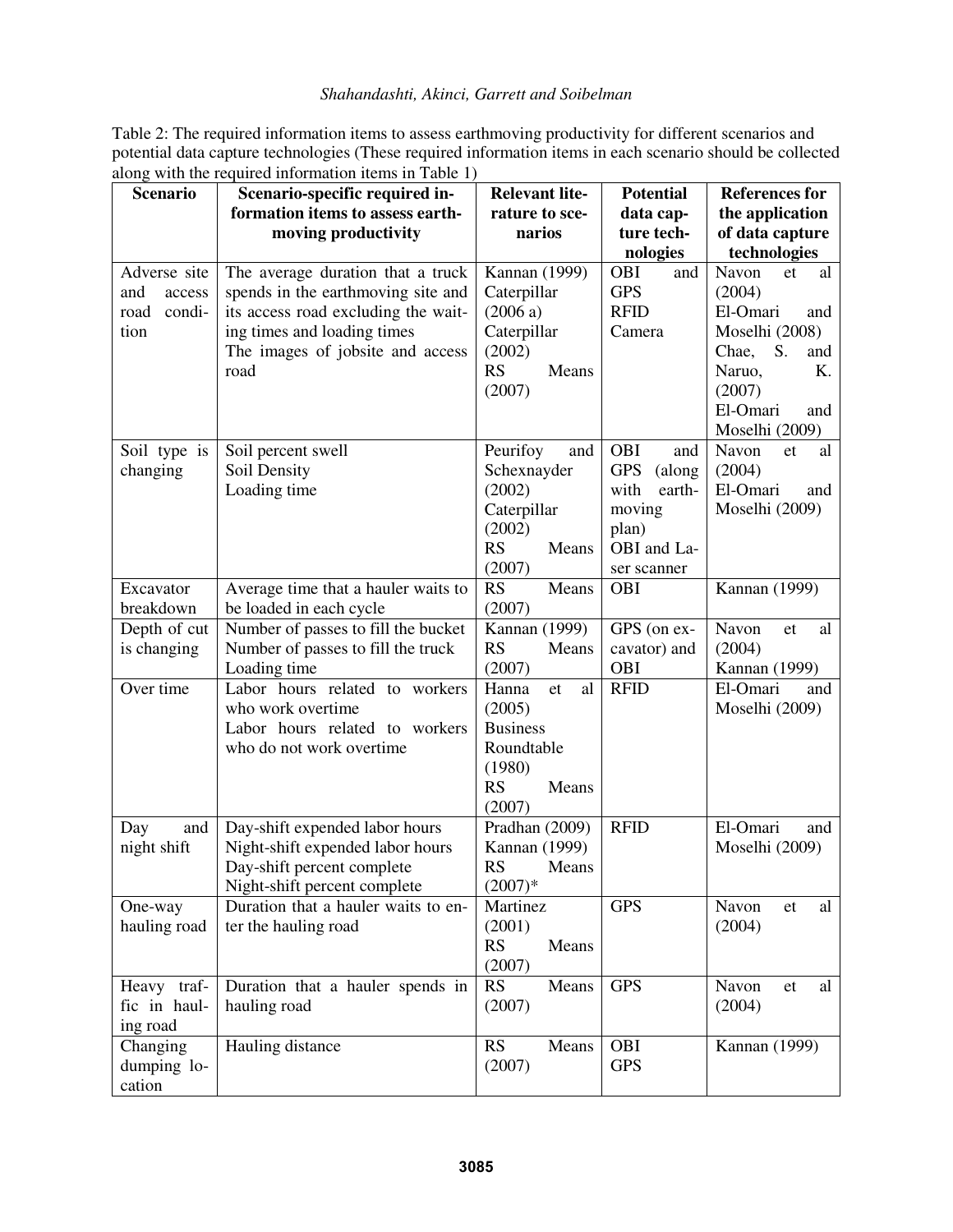Designing more earthmoving scenarios and identifying the information requirements for assessing earthmoving productivity in these scenarios are among the future work of this research. Real case studies will be used to evaluate the effectiveness of the identified information requirements for assessing earthmoving productivity in different situations in construction job site.

## **ACKNOWLEDGEMENT**

We would like to thank National Institute of Standards and Technology for providing financial support for this research.

## **REFERENCES**

Akinci, B., S. Kiziltas, E. Ergen, I. Karaesmen, and F. Keceli. 2004. Modeling and Analyzing the Impact of Technology on Data Capture and Transfer Processes at Construction Sites. *Journal of Construction Engineering and Management,* Vol. 132, Issue 11, pages 1148-1157.

ASTM E2691-09. 2009. Standard Practice for Job Productivity Measurement. ASTM standards.

- Business Roundtable. 1980. Scheduled Overtime Effect on Construction Projects. *A Construction Industry Cost Effectiveness Task Force Report*, Report C-2, November.
- Caterpillar. 2002. Caterpillar Performance handbook. Edition 33, Caterpillar Inc., Peoria, USA.
- Caterpillar. 2006 a. 777F off-highway truck specifiations. Available via <http://www.cat.com/cda/files/376367/7/777'FSpecalogaehq5749.pdf> [accessed June 10, 2010].
- Caterpillar. 2006 b. AccuGrade Grade Control System for Backhoe loaders. Available via <http://www.kellytractor.com/eng/images/pdf/machine\_guidance/accugra de\_backhoeloaders.pdf> [accessed June 10, 2010].
- Chae, S., and K. Naruo. 2007. Application of Location Information by Stereo Camera Images to Project Progress Monitoring. *24th International Symposium on Automation and Robotics in Construction (ISARC 2007)*, Construction Automation Group, I.I.T, Madras.
- El-Omari, S., and O. Moselhi. 2008. Integrating 3D Laser Scanning and Photogrammetry for Progress Measurement of Construction Work. *Automation in Construction*, 18, pp. 1-9.
- El-Omari, S., and O. Moselhi. 2009. Integrating Automated Data Acquisition Technologies for Progress Reporting of Construction Projects.  $26<sup>th</sup>$  International Symposium on Automation and Robotics in *Construction*, (ISARC 2009).
- Hanna, A. S., C. S. Taylor, and K. T. Sullivan. 2005. Impact of Extended Overtime on Construction Labor Productivity. *Journal Construction Engineering and Management*, 131(6), pp 734-739.
- Kannan, G. 1999. A Methodology for the Development of a Production Experience Database for Earthmoving Operations using Automated Data Collection. *PhD Thesis*, Virginia Polytechnic Institute and State University, VA
- Martinez, J. C. 2001. EZStrobe General-Purpose Simulation System Based on Activity Cycle Diagrams. In *Proceedings of the 2001 Winter Simulation Conference*, ed. B. A. Peters, J. S. Smith, D. J. Medeiros, M. W. Rohrer, 1556-1564. Piscataway, New Jersey: Institute of Electrical and Electronics Engineers, Inc.
- Navon, R., E. Goldschmidt, and Y. Shpatnisky. 2004. A Concept Proving Prototype of Automated Earthmoving Control. *Automation in Construction*, 13, 225-239
- Navon, R. 2007. Research in automated measurement of project performance indicators. *Automation in Construction*, 16(2), 176-188
- Peurifoy R. L. and C. J. Schexnayder. 2002. Construction Planning, Equipment, and Methods. McGraw-Hill, New York, NY